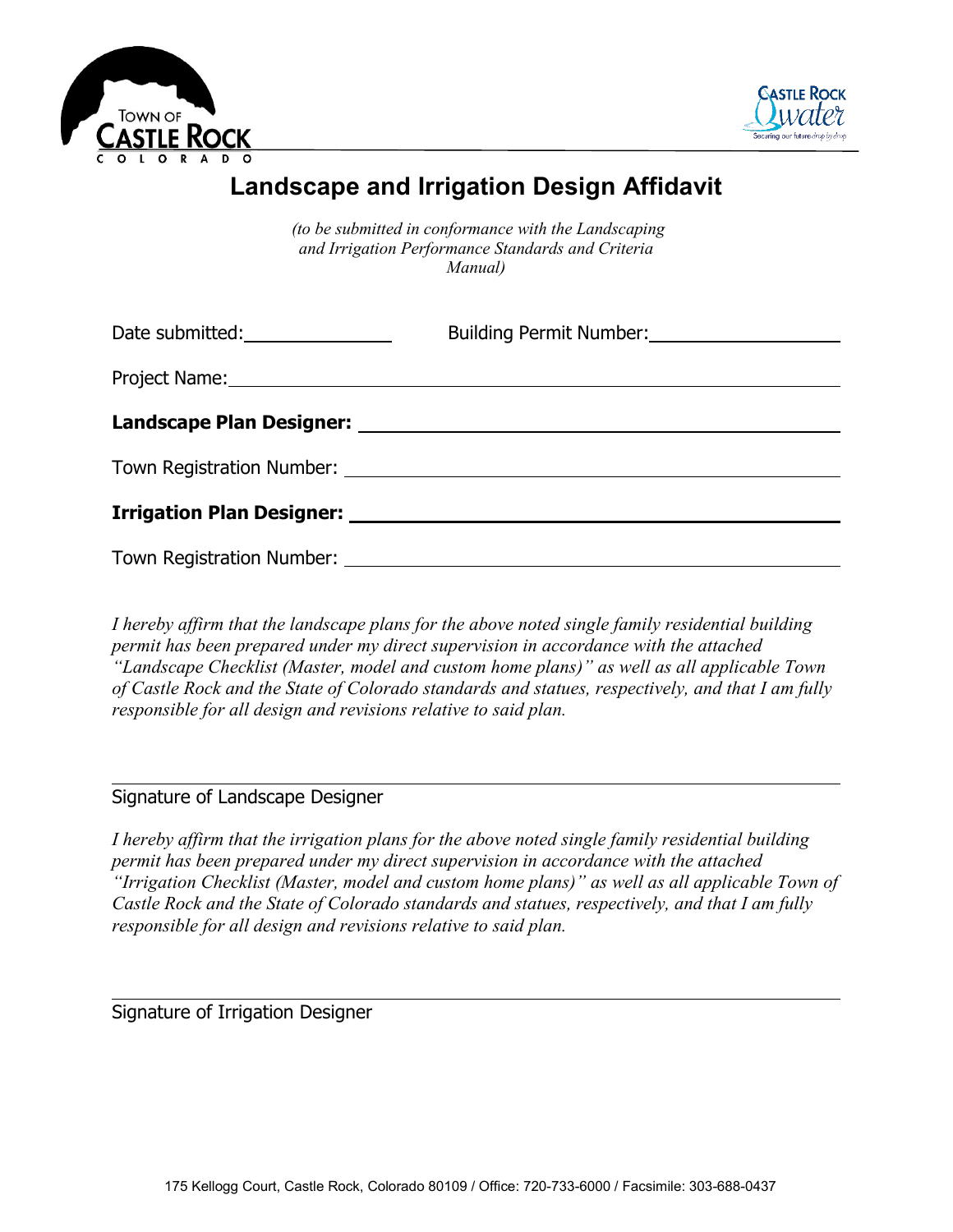



## **Irrigation Checklist (Master, Model or Custom Home Plans)**

The purpose of this checklist is to identify minimum irrigation requirements for master plan, model and custom home landscape and irrigation design, installation and inspection. The final design, installation and inspection should address all items required in Section 4 and 6 of the Landscaping and Irrigation Performance Standards and Criteria Manual. These regulations can be found online at <http://www.crgov.com/DocumentCenter/View/1527>

| Owner/Builder and Model Name and Number:                                                                                                                                                                                       |        |     |        |                |
|--------------------------------------------------------------------------------------------------------------------------------------------------------------------------------------------------------------------------------|--------|-----|--------|----------------|
| Address of Property: No. 1996. The Second Second Second Second Second Second Second Second Second Second Second Second Second Second Second Second Second Second Second Second Second Second Second Second Second Second Secon |        |     |        |                |
|                                                                                                                                                                                                                                |        |     |        |                |
| 1. Irrigation designed per Town relations?                                                                                                                                                                                     | ⊓      | Yes | $\Box$ | N <sub>o</sub> |
| 2. Hydrozones incorporated into design?                                                                                                                                                                                        | $\Box$ | Yes | $\Box$ | N <sub>o</sub> |
| 3. Size of water meter listed?                                                                                                                                                                                                 | $\Box$ | Yes | $\Box$ | N <sub>o</sub> |
| 4. Size and type of backflow listed?<br>(Note: Testing by a Town approved backflow technician<br>is required within ten days of system initiation)                                                                             | ⊓      | Yes | $\Box$ | N <sub>o</sub> |
| 5. Does the backflow specified for this installation<br>Comply with Colorado Cross Connection Manual, $5th$ Edition? $\Box$                                                                                                    |        | Yes | $\Box$ | N <sub>o</sub> |
| 6. Is the pressure adequate to run the irrigation system?                                                                                                                                                                      | $\Box$ | Yes | $\Box$ | No             |
| 7. Can the irrigation controller schedule every-third-day<br>watering and does it include a battery backup?                                                                                                                    | □      | Yes | $\Box$ | N <sub>o</sub> |
| 8. Does the irrigation system have a rain-sensing device?                                                                                                                                                                      | $\Box$ | Yes | $\Box$ | N <sub>o</sub> |
| 9. Is there overhead irrigation in areas less than 10 ft. in width?                                                                                                                                                            | $\Box$ | Yes | П      | No             |

*I hereby affirm that these landscape and irrigation plans were prepared by me in accordance with all applicable Town of Castle Rock Landscape Regulations and that I am fully responsible for these irrigation designs.*

| Landscape Designer Name:                 |  |
|------------------------------------------|--|
| Landscape Designer Email:                |  |
| Town of Castle Rock Registration number: |  |